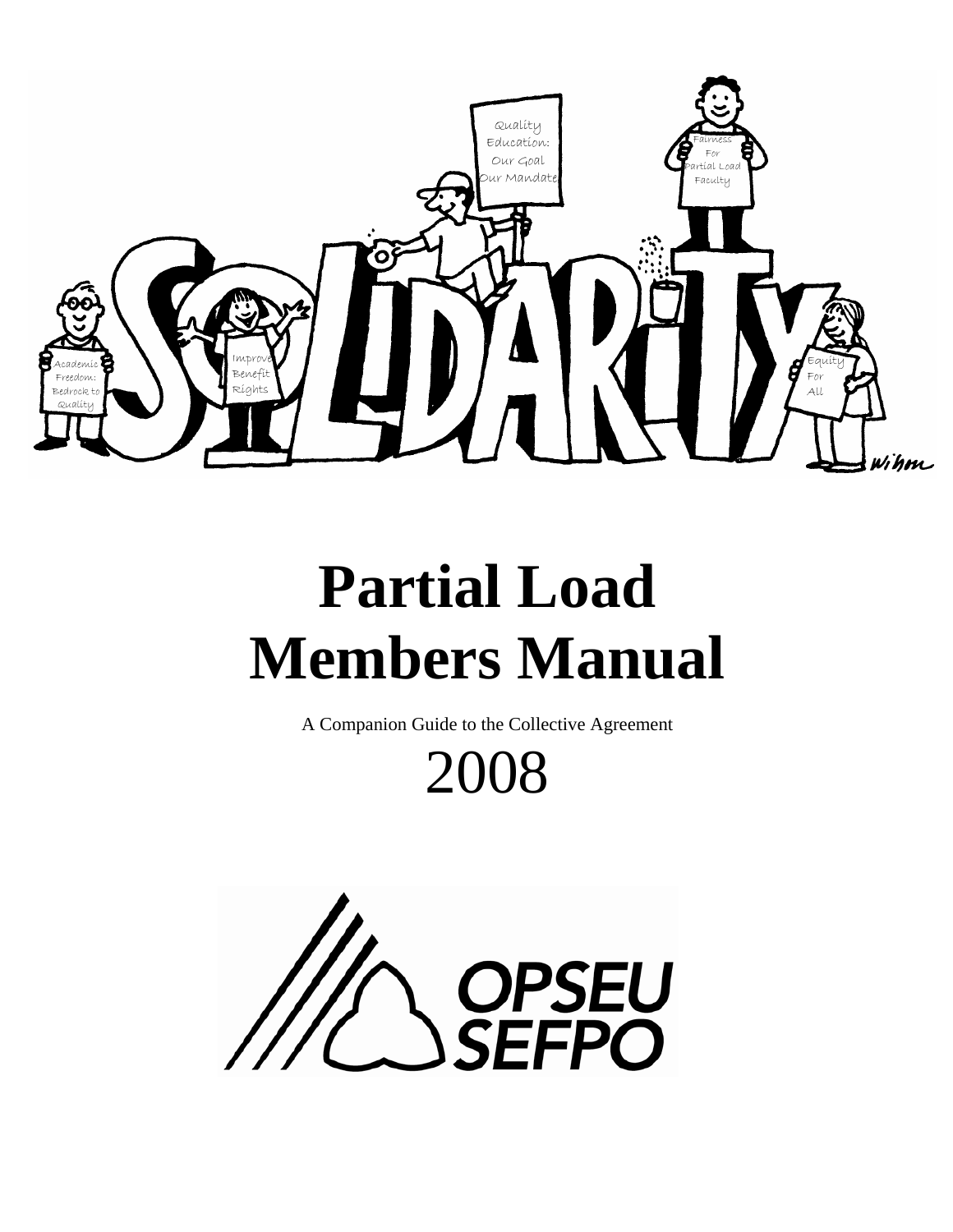### **Table of Contents**

| Consult your Benefits: Employee Benefits for Partial Load Academic Employees for more |  |
|---------------------------------------------------------------------------------------|--|
|                                                                                       |  |
|                                                                                       |  |
|                                                                                       |  |
|                                                                                       |  |
|                                                                                       |  |
|                                                                                       |  |
|                                                                                       |  |
|                                                                                       |  |
|                                                                                       |  |
|                                                                                       |  |
|                                                                                       |  |
|                                                                                       |  |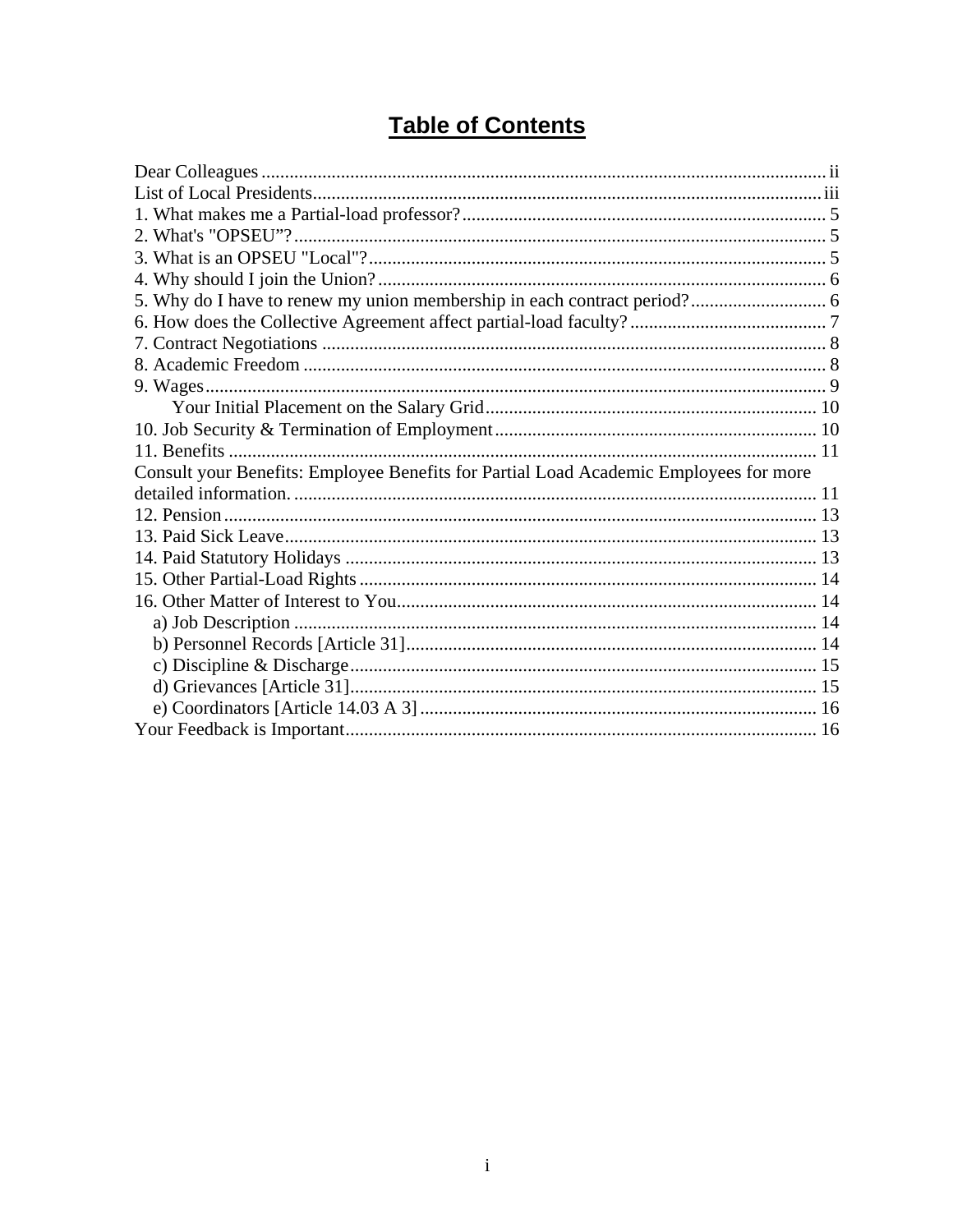<span id="page-2-0"></span>

#### Dear Colleagues

As a partial-load employee at your college, you have the right of membership in the union. The manual will acquaint you with your rights and benefits and ideally provide you with an incentive to becoming an active member in OPSEU.

As a partial load employee at your college you have rights and entitlements that have over the years been negotiated for you. You are on the same salary grid as full-time teachers. Negotiated percentage improvements are applied to both groups. Like full-time employees you can go to your union and have calculations done to see if you are on the correct place on the grid.

You receive 100% paid extended health benefits. This coverage includes 100% of eligible expenses for semi-private hospital coverage; 85% hospital confinement outside of Canada, hospital out-patient services for any acute illness or accidental injury outside of Canada, private duty nurses or registered trained attendants outside of hospitals, emergency services of a physician outside of Canada subject to Ontario fees, dental services as a result of accident or injury, up to \$1500 annually of paramedical services, and over the counter prescribed drugs for a chronic condition and prescription drugs. Because of coordination of benefits you will want to sign up for this benefits that has been fully negotiated on your behalf; unless your spouse is a Supreme Court justice. You are entitled to enroll at your own expense in any of the other plans eligible to full-time employees such as life and dependent insurance, vision and hearing and dental benefits.

As a partial load member, have you signed a union card at the beginning of each hire? If not, you should. Membership gives you the right to move motions, vote, stand for office and set demands.

We recognized that you are especially interested in the rights that touch you. To that end Patricia Clarke of Local 560 and the Executive Committee of the CAAT Academic Division have set out an easy read version of your rights. The Partial Load Members Manual is intended to complement the Members Manual, the Collective Agreement, and Your Benefits: Employee Benefits for Partial Load Employees of the Ontario Colleges of Applied Arts and Technology.

If you have questions go to your Union Local or e-mail me at [pmusson@opseu110.ca.](mailto:pmusson@opseu110.ca)

On behalf of the Divisional Executive we welcome you as a colleague in the colleges and in the union.

In Solidarity,

Paddy Musson Chair CAAT Academic Division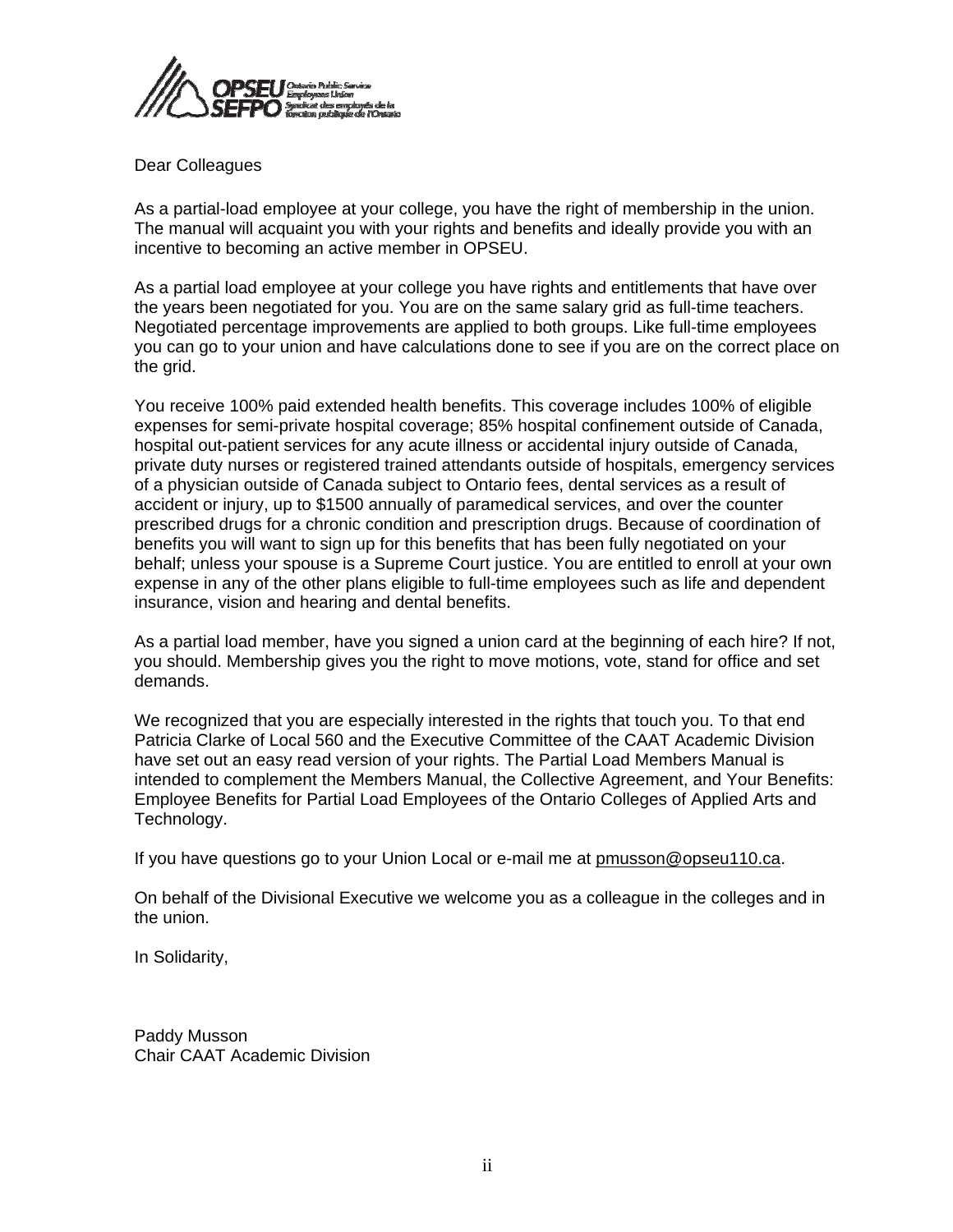### **List of Local Presidents**

<span id="page-3-0"></span>

| Local 110                  | Paddy Musson                                                    | 519-452-4205                              |
|----------------------------|-----------------------------------------------------------------|-------------------------------------------|
| Fanshawe                   | pmusson@opseu110.ca                                             | www.opseu110.ca                           |
| Local 124<br>Lambton       | Ray Wreford<br>local125@mnsi.net                                | 519-542-7751 Ext. 3253                    |
| Local 138                  | <b>Bernie Nawrocki</b>                                          | 519-972-2727 Ext. 4536                    |
| St. Clair                  | bnawrocki@primus.ca                                             | www.windsor.igs.net/~local138             |
| Local 237                  | <b>Walter Boettger</b>                                          | 519-748-5220 Ext. 3734                    |
| Conestoga                  | boettger@mgl.ca                                                 | www.local237.ca                           |
| Local 240<br><b>Mohawk</b> | Sam Maga<br>maga1951@gmail.com                                  | 905-575-1212 Ext. 3248                    |
| Local 242<br>Niagara       | <b>Sherri Rosen</b><br>opseu242@bellnet.ca                      | 905-735-2211 Ext. 7506                    |
| Local 244                  | Doug Law                                                        | 905-815-4065                              |
| Sheridan                   | doug.law1@gmail.com                                             | www.opseu244.ca                           |
| Local 350                  | David Duncan                                                    | 705-728-1968 Ext. 1419                    |
| Georgian                   | idduncan@rogers.com                                             | http://info.georgianc.on.ca/local350      |
| Local 352                  | <b>Gary Bonczak</b><br>Sir Sanford Fleming gbonczak@cogeco.ca   | 705-749-5530 Ext. 1212<br>www.local352.ca |
| Local 354                  | <b>Debbie Rautins</b>                                           | 905-721-2000 Ext. 2184                    |
| Durham                     | dcol26825@hotmail.com                                           | www.opseu354.ca                           |
| Local 415                  | Pat Kennedy                                                     | 613-727-4723 Ext. 7716                    |
| Algonquin                  | kennedypj@rogers.com                                            | www.locallines.org                        |
| Local 417<br>St. Lawrence  | <b>Graeme Aubert</b><br>opseulocal417@yahoo.ca www.caattale.org | 613-345-0556 Ext. 3265                    |
| Local 420                  | Bernie Belanger                                                 | 613-969-8989                              |
| Loyalist                   | bbelange@reach.net                                              | www.opseu420.org                          |
| Local 470                  | Fernand Bégin                                                   | 613-742-2493 Ext 2047                     |
| La Cite                    | begin-f@rogers.com                                              | www.local470.org                          |
| Local 556<br>George Brown  | <b>Tom Tomassi</b><br>opseu556@gmail.com                        | 416-415-5000 Ext. 2200                    |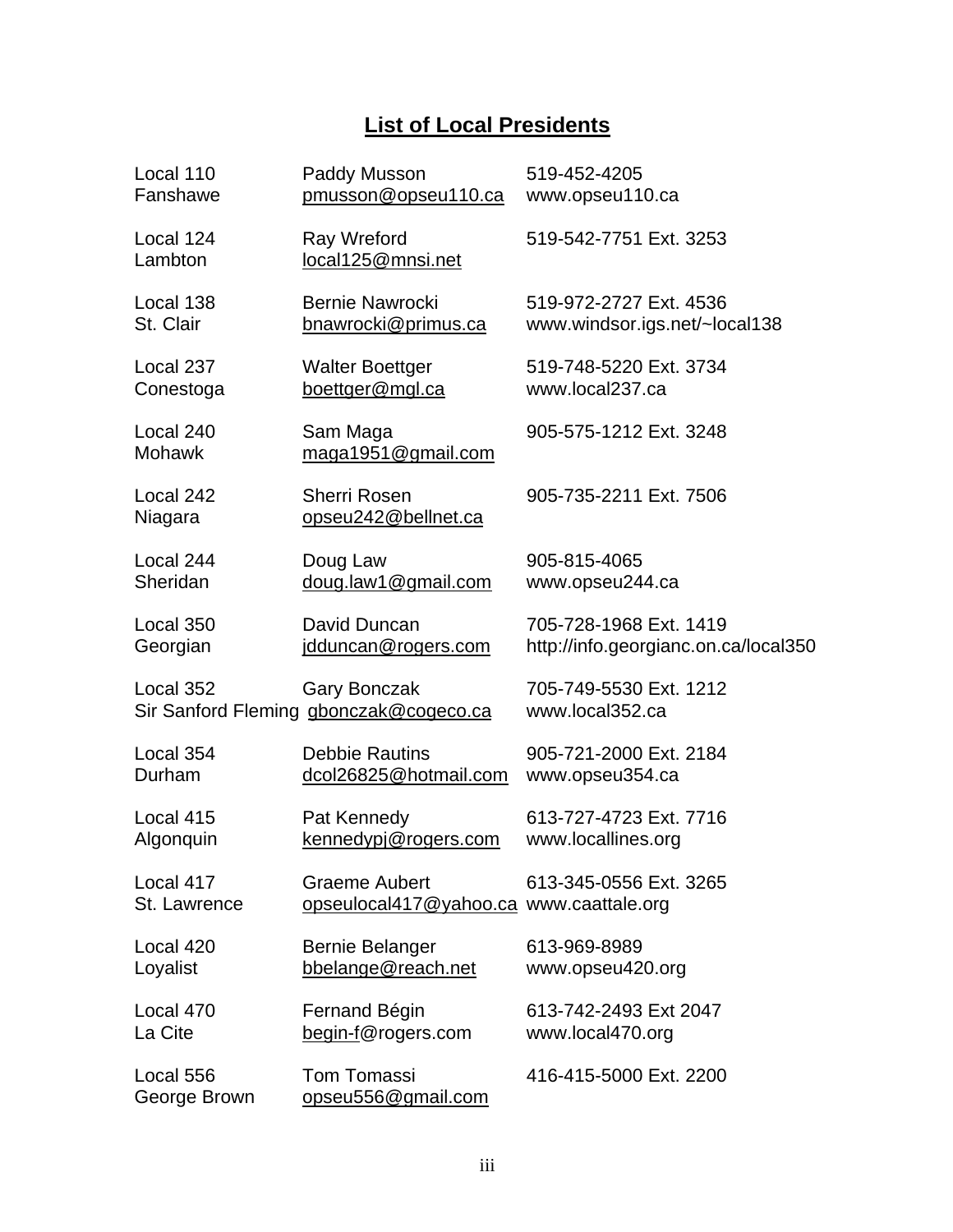| Local 558<br>Centennial    | Jacques O'Sullivan<br>opseu558@gmail.com                | 416-694-2575<br>www.opseu558.org                    |  |  |
|----------------------------|---------------------------------------------------------|-----------------------------------------------------|--|--|
| Local 560<br>Seneca        | <b>Ted Montgomery</b><br>union@opseu560.org             | 416-495-1599<br>www.opseu560.org                    |  |  |
| Local 562<br>Humber        | <b>Orville Getz</b><br><u>opseu562@yahoo.ca</u>         | 416-675-6622 Ext. 4007<br>www.humerfacultyunion.org |  |  |
| Local 613<br>Sault         | <b>Jeff Arbus</b><br>jeff_arbus@hotmail.com             | 705-759-2554 Ext. 2546                              |  |  |
| Local 653<br>Northern      | Lad Shaba<br>shabates@ntl.sympatico.ca www.opseu653.com | 705-235-3211 Ext. 2236                              |  |  |
| Local 655<br>Cambrian      | <b>John Closs</b><br>ihcloss@unitz.ca                   | 705-566-8101                                        |  |  |
| Local 657<br>Canadore      | Peggy Morrison<br>pmorrison6@cogeco.ca                  | 705-474-7601 Ext. 5152                              |  |  |
| Local 673<br><b>Boreal</b> | <b>JP Belanger</b><br>jpbelangerx@hotmail.com           | 705-560-6673 Ext. 3210                              |  |  |
| Local 732<br>Confederation | Kia Beaudry<br>opseu732@tbaytel.net                     | 807-622-0882                                        |  |  |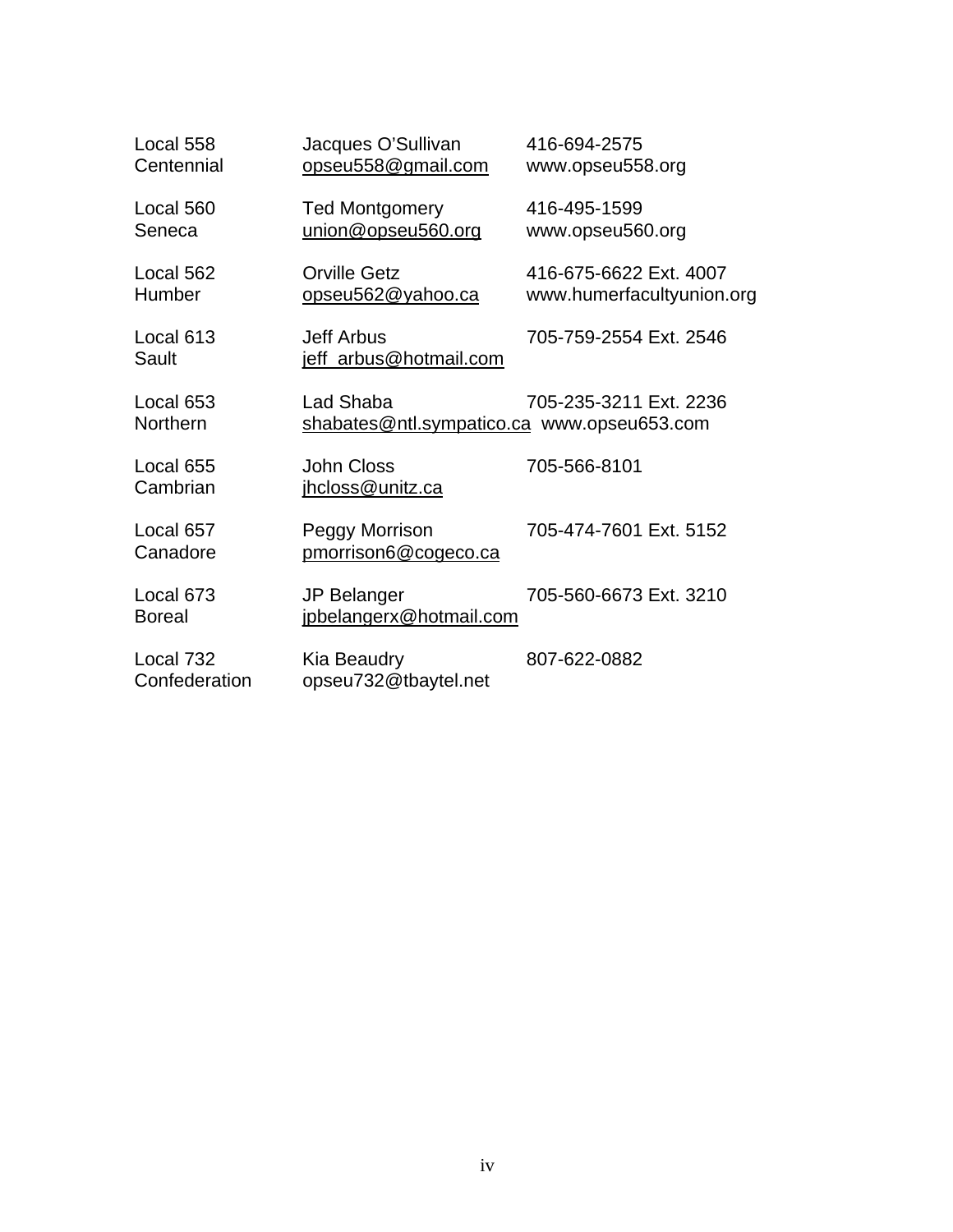## **Partial Load Rights**

### <span id="page-5-0"></span>**1. What makes me a Partial-load professor?**

You teach more than 6 and up to and including 12 hours per week on a contract basis (in day and/or night programs) for an Ontario College of Applied Arts & Technology (CAAT) and you have rights under the Collective Agreement? You are a partial-load faculty member and are part of the [OPSEU](http://www.opseu.org/) bargaining unit covered by the Collective Agreement for CAAT-Academic faculty in Ontario.

### **2. What's "OPSEU"?**

OPSEU stands for the *Ontario Public Service Employees Union*. Academic staff selected [OPSEU](http://www.opseu.org/) as their union in the 1970s. OPSEU negotiates your collective agreement and represents you in day-to-day contract administration regarding working conditions, salary, and benefits. You are automatically entitled to these services under the *Colleges Collective Bargaining Act*.

By law, union dues, *which are tax deductible*, are deducted by the College from your pay, whether or not you join the union, since all who receive these valuable services share the cost of providing them. Please join so that you can exercise all your rights.

### **3. What is an OPSEU "Local"?**

Each of the faculty unions in the 24 Community Colleges constitutes one "local" in the overall OPSEU organizational structure which includes locals from a wide variety of Ontario public services. Decisions made by members at the local level can greatly affect the overall direction of the union.

Your local officers and stewards are your primary source of information and guidance (in addition to your *Collective Agreement*, of course) as you deal with dayto-day workplace conditions. You may wish to bookmark your local's home page for easy access to your directory of stewards and the latest information pertinent to faculty at your college.

If you wish to ensure confidentiality when communicating with your union local, we advise that you use a private e-mail address, rather than using your College e-mail account.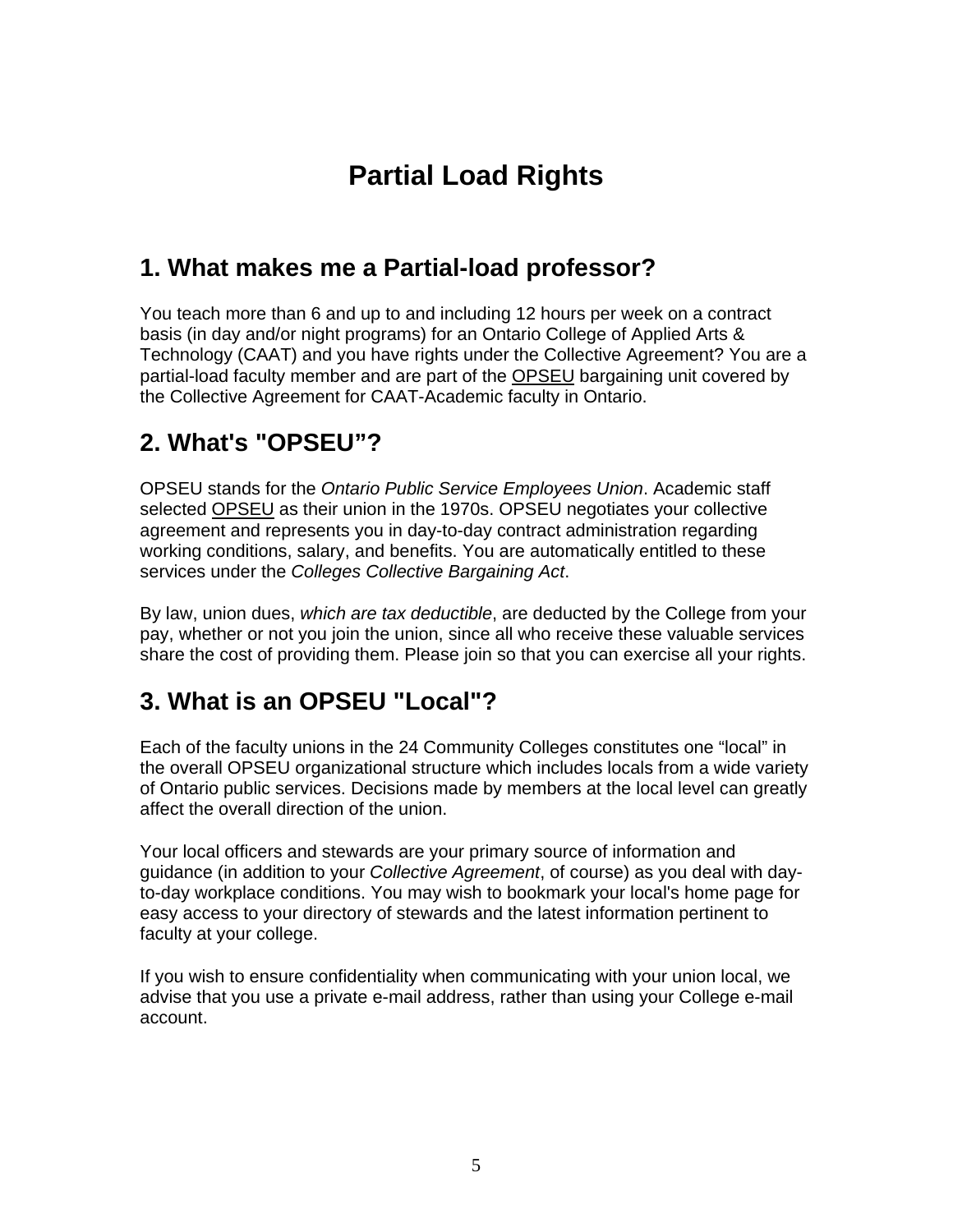### <span id="page-6-0"></span>**4. Why should I join the Union?**

While the payment of union dues is automatic, membership in the union is voluntary. So why should you bother joining? Here are a few of the benefits of membership.

• Union members develop contract demands for bargaining and union policy. They can present motions, and vote at union meetings. By participating in your local's meetings, you can advance your particular interests as partial-load faculty. This function is especially important when each union local establishes its demands for an upcoming round of negotiations.

• As a Union member may run for union office and participate in the election of stewards and officers who direct the activities of the union local, the trustees who oversee the financial records of the local, and the delegates who represent the local at OPSEU's CAAT-A demand-setting meetings and at the annual OPSEU Convention.

• In the event of a lockout or strike, only union members are entitled to strike pay.

• Numbers count. The number of delegates from your local to the annual OPSEU Convention is determined by the number of signed members in your local. The more CAAT-Academic delegates we have voting at convention, the greater our impact on the direction of OPSEU. Also, OPSEU central provides a rebate to the local of members' union dues that is determined by the number of members in the local.

### **5. Why do I have to renew my union membership in each contract period?**

Because employment status is partial load with gaps in between your partial-load contract is short-term, you must rejoin the union each time you commence a partial-

load contract to ensure that you are not dropped. Since the colleges are slow to provide the union locals with the information that would permit us to reach you. We advise you to contact a local steward or drop by the union office to request a membership form each term you c ommence a new partial-load contract .

All unionized employees in OPSEU pay dues to OPSEU at the rate of 1.325% of income. This rate is set by delegates to the Annual Convention. The less you make, the less you pay.

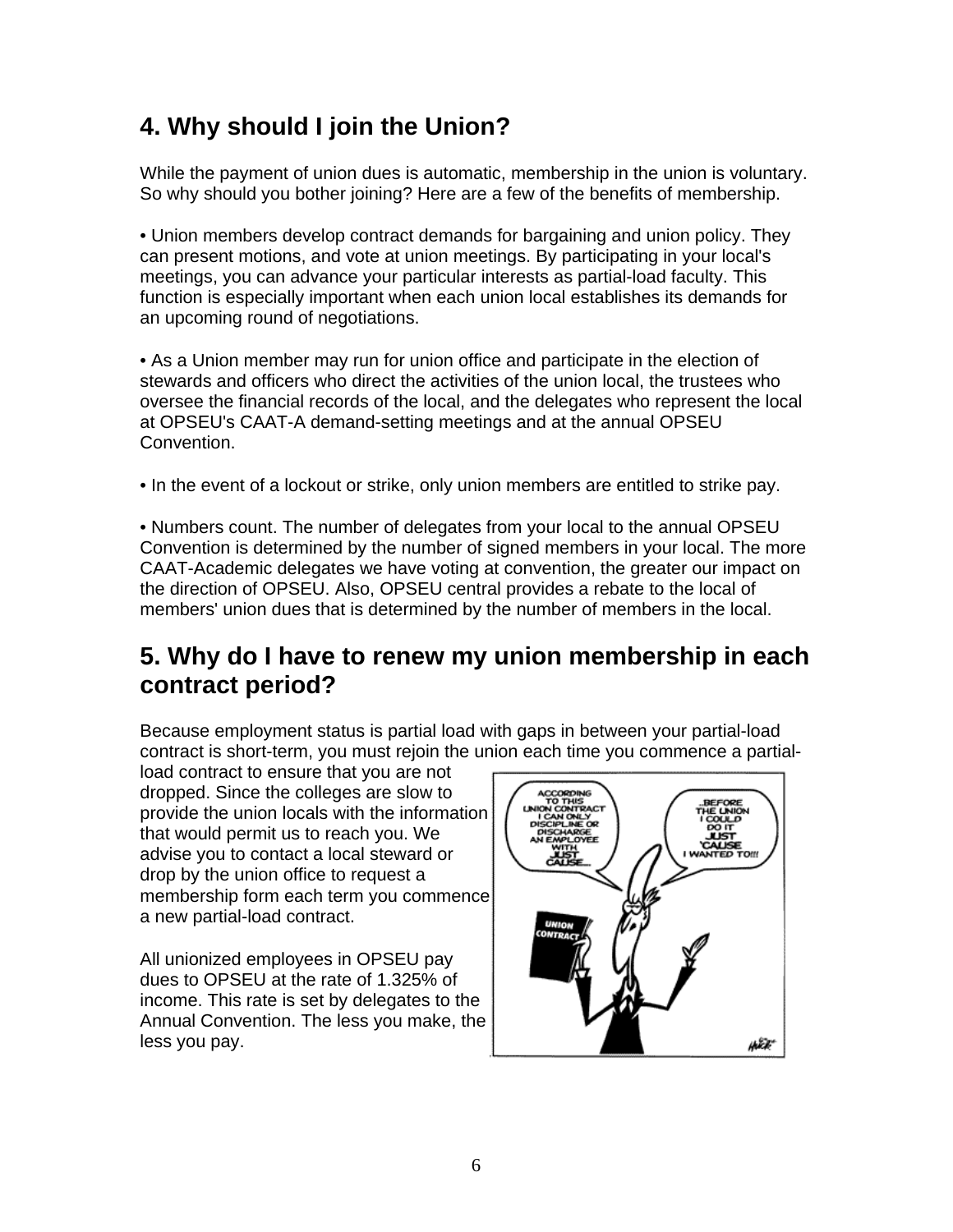<span id="page-7-0"></span>In addition, most locals levy local dues. Contact your Local for details. All members of the Local must be provided with notice of motion regarding dues prior to the meeting where a decision is made about Local dues.

**All union dues are tax deductible.** 

### **6. How does the Collective Agreement affect partial-load faculty?**

The *[Collective Agreement](http://www.opseu.org/caat/caat_ac/ca.htm)* affects vital aspects of your job and, eventually, your retirement, such as:

- Your wages and seniority;
- your access to extended health and paraprofessional services;
- your access to employee-paid insurance benefits, including vision, hearing, dental and life insurance;
- your access to paid sick leave;
- your job security.

We encourage you to take full advantage of these important rights and financial rewards – won for you through tough bargaining by OPSEU.

You should have received a copy of the Collective Agreement from your college's human resources department when you were initially hired or when more than a year has passed since your previous partial-load contract. Contact the union or the human resources department if you don't have your copy.

Many of the articles of the *Collective Agreement* apply to both partial-load and fulltime faculty. However, since partial-load salary, step progression, job security, health and insurance benefits, and sick-leave provisions differ from those of full-time employees, the rights exclusively related to partial-load employees are defined in [Article 26](http://www.opseu.org/caat/caat_ac/ca.htm) of the *Collective Agreement ([http://www.opseu.org/caat/caat\\_ac/ca.htm\)](http://www.opseu.org/caat/caat_ac/ca.htm). W*e encourage you to read it carefully.

The following paragraphs provide commentary and advice on various aspects of the contract that pertain to partial-load faculty.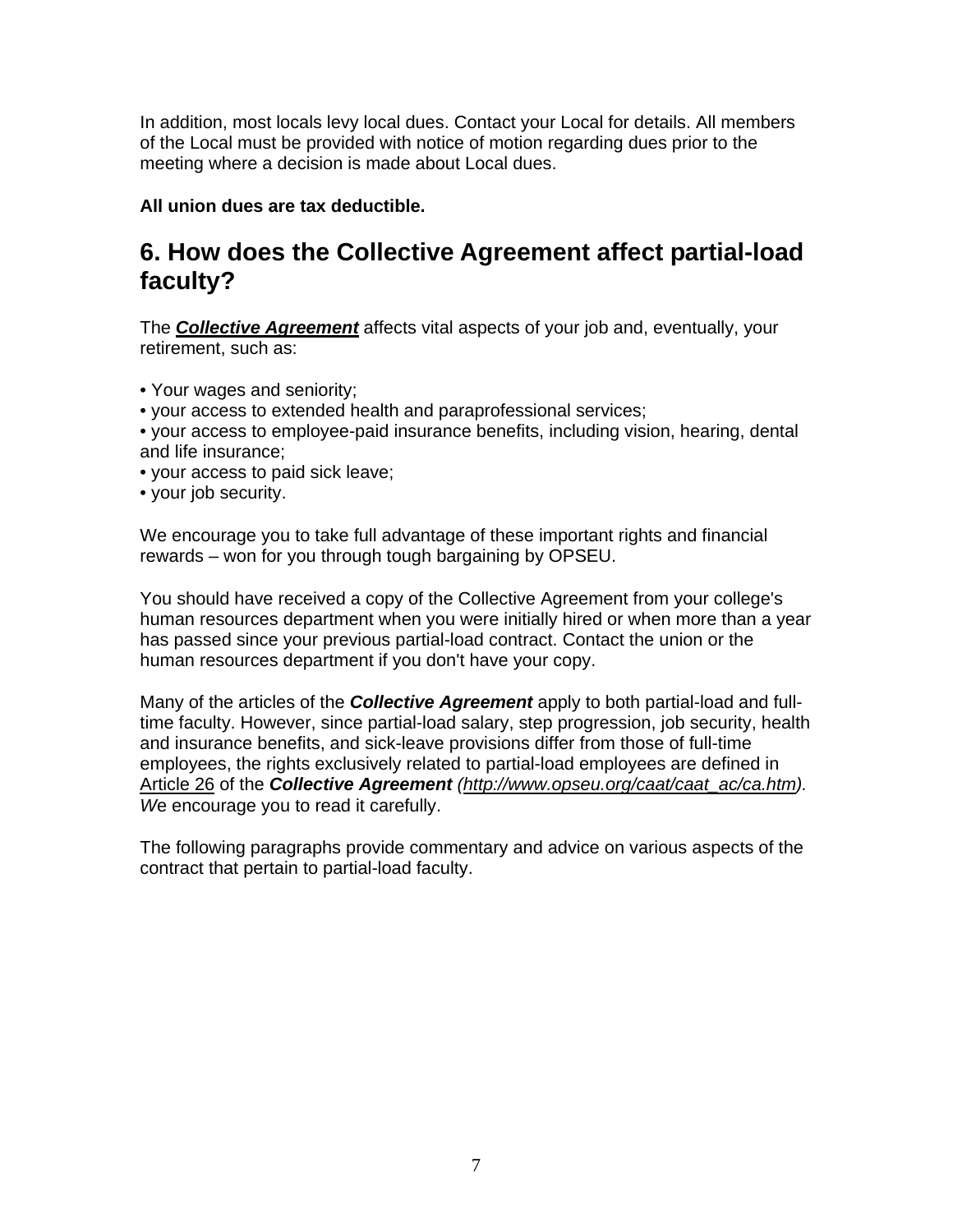### <span id="page-8-0"></span>**7. Contract Negotiations**



The Union determines its bargaining agenda starting at the Local level. Any member can propose demands at a Local Demand Setting meeting. Priorities are established in the same way. This is where Partial Load faculty get to ensure their rights are addressed.

Demands that receive majority support are taken on to the provincial demand setting meeting. Each Local sends delegates, representation based on size. Those demands that are supported by the majority at the provincial meeting form the Union's bargaining agenda. The provincial delegates also elect a bargaining team which then is responsible to take forward and try to achieve the demands.

Your initial input into the contract is attending the Local demand setting meeting, and making sure that Partial Load improvements are put forward. Further, you get to vote on negotiated settlements and/or strikes. Again, majority decisions prevail.

### **8. Academic Freedom**



College faculty in Ontario lags far behind their counterparts in the universities in the area of academic freedom. The Union believes that colleges need to recognize that academic freedom is critical to the continued delivery of high quality education and training at this level.

College faculty lacks, at this time, the contractual guarantees to pursue their disciplines and programs in accordance with their own best individual and collective academic judgments. The industrial model of management imposed on college teachers, counsellors, and librarians over 30 years ago becomes increasingly outdated. The softening of that model by the introduction of various modern and post-modern industrial management theories does not resolve the fundamental problem.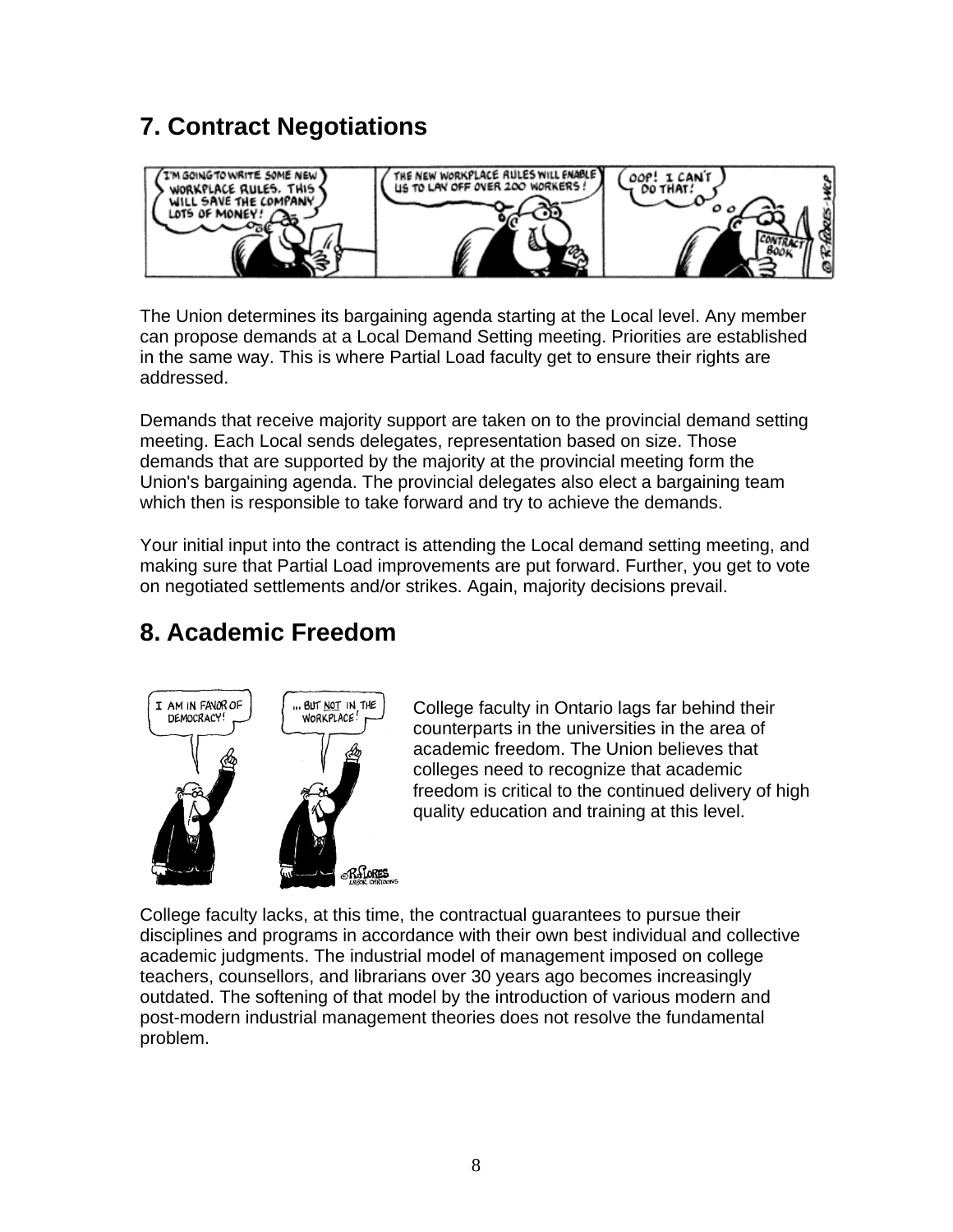<span id="page-9-0"></span>The resolution, at its core, lies in the formal recognition of academic freedom and the positive impact that will have on the college system. Academic Freedom needs to be recognized and protected by an Article in our Collective Agreement, similar to those currently in university faculty contracts. OPSEU is a member of the Canadian Association of University Teachers (CAUT). That organization is committed to seeing us achieve academic freedom.

Academic freedom applies to Partial Load as well as Full-Time.

### **9. Wages**

Partial-load faculty are paid an hourly teaching contact hours. A portion of the hourly pay rate is in lieu of vacation pay. Every time the full-time faculty salary has increased through contract negotiations, the same percentage increase has been applied to the salaries of partial-load faculty.

Partial-load faculty are assessed in terms of education and experience to determine their starting salary. The *Job Classification Plans* at the end of the *[Collective](http://www.opseu.org/caat/caat_ac/ca.htm)  [Agreement](http://www.opseu.org/caat/caat_ac/ca.htm)* define the factors for assessing your qualifications and computing your initial placement. The colleges are obliged to provide union locals with the initial step placement for partial-load employees, so your local can review your placement with you. In preparation, please complete the following *[Salary-Calculation Form](http://opseu560.org/SalaryCalc.pdf)* to determine whether your placement on the salary grid is accurate. If you have any concerns, please contact your union local for advice.

#### **Your Progression on the Salary Grid**

A copy of the multi-step salary grid for partial-load faculty is set out in [Article 26.04](http://www.opseu.org/caat/caat_ac/ca.htm). Each calendar month in which partial-load employees teach 30 hours or more entitles them to a half-month's credit for service. Each accumulation of ten months of service will entitle partial-load employees to one year of service and one step up on the salary grid. Hence, it generally takes partial-load faulty at least two years to move one step up the salary grid.

Changes in the college system, such as dramatically increased class sizes and an increasing reliance on partial-load faculty and part-time faculty, have resulted in the creation of a underpaid work, unlike that of full-time faculty whose workload is limited in terms of many other factors such as class size, teaching contact hours, and the number of course preparations and sections. This problem must be addressed during demand setting.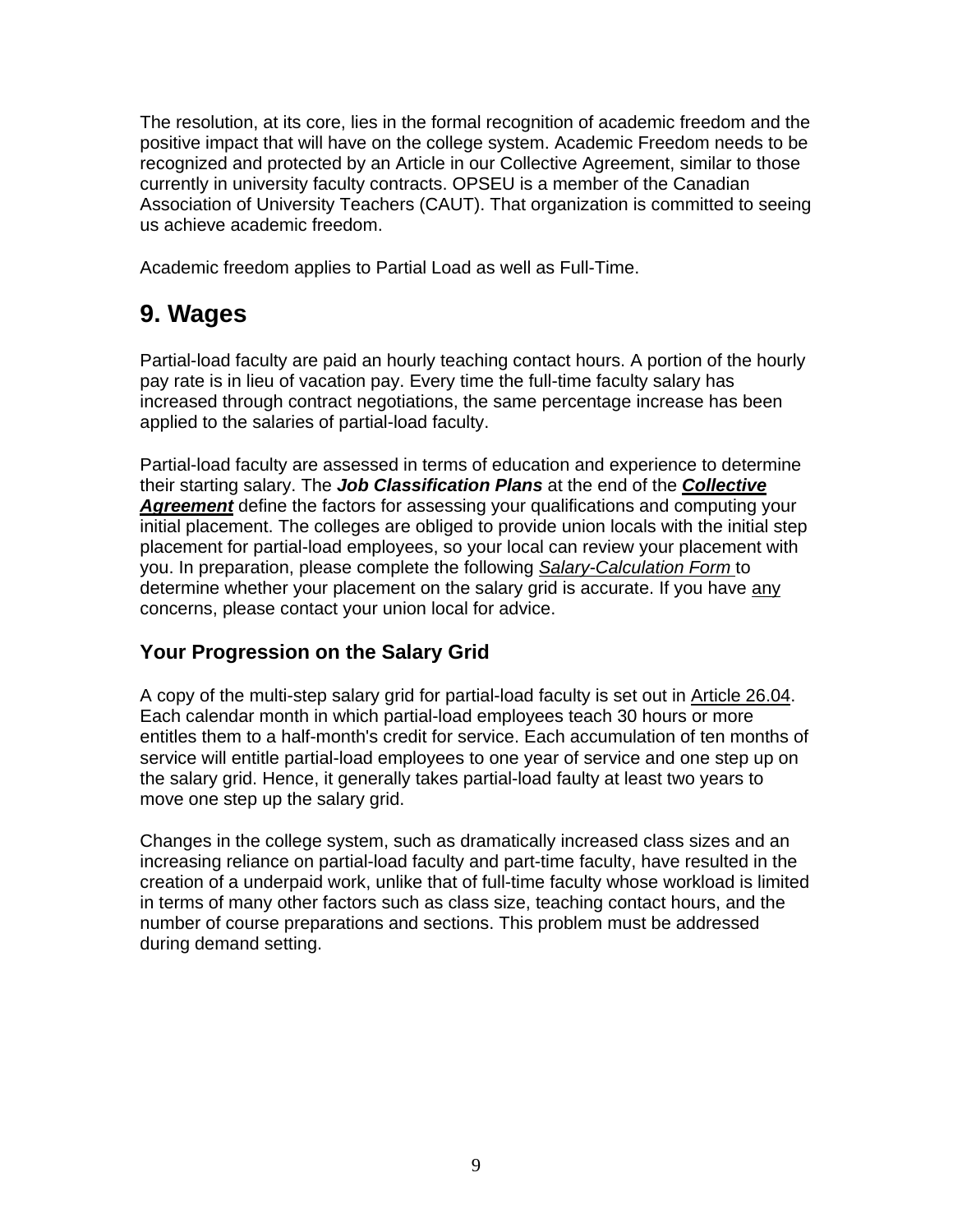#### <span id="page-10-0"></span>**Your Initial Placement on the Salary Grid**

| <b>Salary Calculation Sheet</b>                                              |  |      | <b>Date</b>           |        |                             |  |
|------------------------------------------------------------------------------|--|------|-----------------------|--------|-----------------------------|--|
| Professor __   Counsellor _                                                  |  |      |                       |        | Librarian                   |  |
| Part A Relevant Experience: Teaching/Occupational                            |  |      |                       |        |                             |  |
| Experience (up to 26 years)                                                  |  |      |                       | Points |                             |  |
| Years @ 1 pt/year (max 5 years)                                              |  |      |                       |        |                             |  |
| Years @ 2/3 pt/year (max 9 years)                                            |  |      |                       |        |                             |  |
| Years @ 1/2 pt/year (max 12 years)                                           |  |      |                       |        |                             |  |
|                                                                              |  |      |                       |        |                             |  |
| <b>Part (A) Total Points</b>                                                 |  |      |                       |        |                             |  |
|                                                                              |  |      |                       |        |                             |  |
| Part B Relevant Formal Qualifications All PS Degrees, diplomas, certificates |  |      |                       |        |                             |  |
| <b>CAAT Diploma or PS Certificate</b>                                        |  |      | Max 4 gears x 1.5     |        |                             |  |
| <b>University</b>                                                            |  |      | Max 6 g years $x$ 1.5 |        |                             |  |
| <b>Formal Integrated Work Study</b>                                          |  |      | Max $5$ _ years x 1.5 |        |                             |  |
|                                                                              |  |      |                       |        |                             |  |
| <b>Part (B) Total Points</b>                                                 |  |      |                       |        |                             |  |
|                                                                              |  |      |                       |        |                             |  |
| <b>Starting Position</b>                                                     |  |      |                       |        |                             |  |
| Part $A + Part B - 8$                                                        |  | step |                       |        |                             |  |
| Adjustments at Start max 3<br>step (these are discretionary)                 |  |      |                       |        |                             |  |
| Coordinators allowance max 2                                                 |  |      | step (if applicable)  |        |                             |  |
| Total                                                                        |  |      |                       |        | Step _____ Starting Salary_ |  |

### **10. Job Security & Termination of Employment**

#### **Seniority**

Each college publishes a seniority list which is posted for at least two weeks in the college and sent to the union local president sometime in January each year. Be sure to check this list and personally file written notice of any inaccuracy to the college within two weeks of the end of the posting ([Articles 27.04 A, B, & C\)](http://www.opseu.org/caat/caat_ac/ca.htm).

You are entitled to a half-month's credit towards seniority for each month in which you teach 30 or more hours. Each ten months of credit gives you a year more of seniority ([Articles 26.10 B & C\)](http://www.opseu.org/caat/caat_ac/ca.htm).

#### **Termination**

You must receive 30 days' notice of layoff from the College. Likewise, if you resign, you must provide the College with 30 days' notice [\(Article 26.10 A](http://www.opseu.org/caat/caat_ac/ca.htm)).

There is limited protection for partial-load faculty against bumping in the event of the lay-off of a fulltime employee ([Articles 27.04 A and 27.06 A \(iv\)](http://www.opseu.org/caat/caat_ac/ca.htm) 

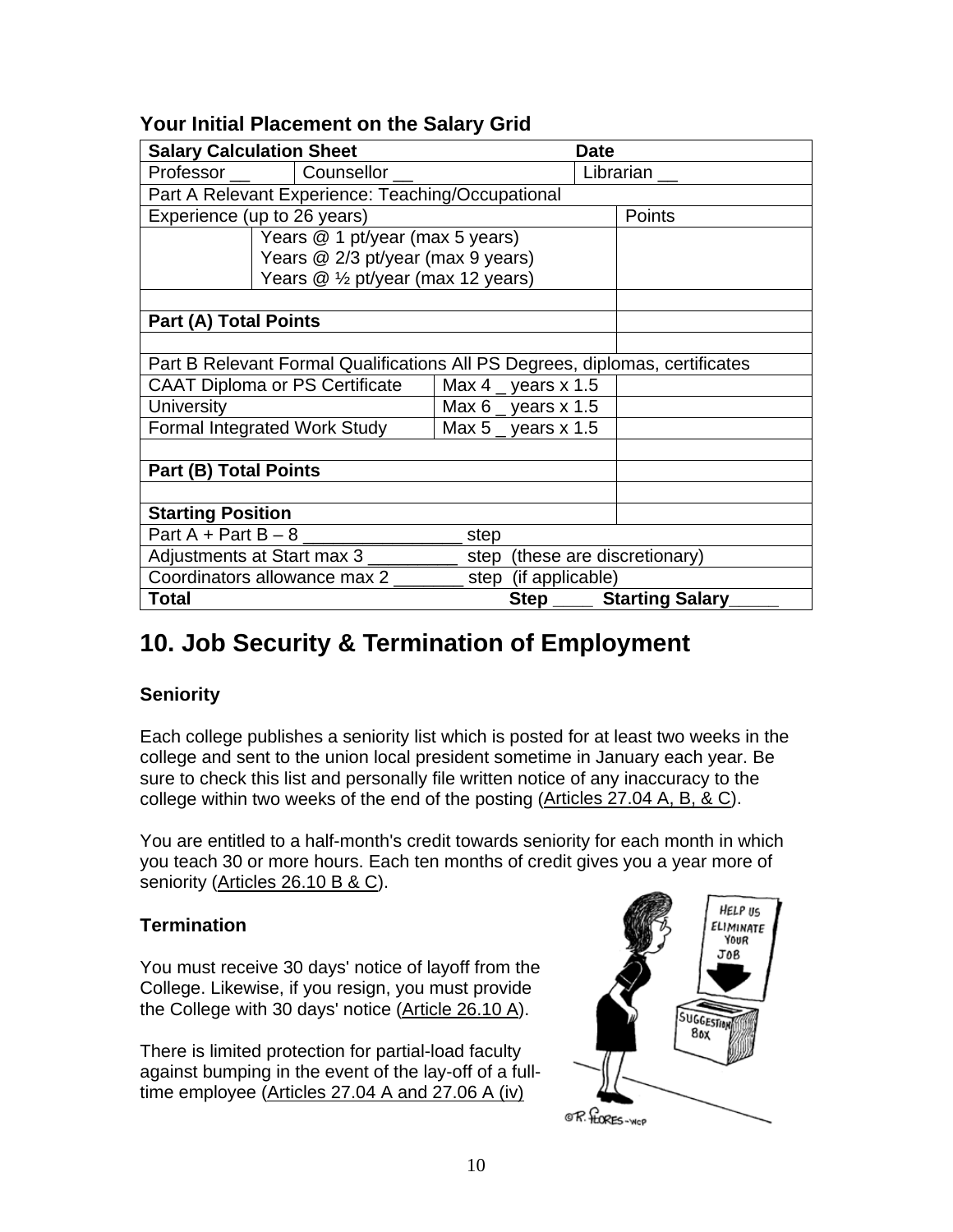<span id="page-11-0"></span>and  $(v)$ ). Essentially, a full-time faculty member can bump you if he/she has more seniority than you and possesses the "competence, skill and experience" required for the position you occupy or for the courses you are teaching (or their prerequisites).

#### **Employment Insurance**

When you apply for Employment Insurance, be sure you are credited not simply for the hours you have spent teaching in the classroom, but also the hours you have spent in meetings, preparation and evaluation. You can refer to [Article 8.04 B \(i\)](http://www.opseu.org/caat/caat_ac/ca.htm) of the Collective Agreement where, for the purposes of workload calculation, each *teaching contact* hour (TCH) is credited as 2.17 *workload* hours. As well, to calculate your 'real' workload for EI purposes, you might also like to complete our [Standard](http://opseu560.org/SWF-Calc.xls)  [Workload Form \(](http://opseu560.org/SWF-Calc.xls)SWF) spreadsheet.

To acquaint yourself with the regulations regarding Employment Insurance, please visit the government web site: <http://www.hrsdc.gc.ca/en/ei/menu/eihome.shtml>**.** 

### **11. Benefits**

Consult your Benefits: Employee Benefits for Partial Load Academic Employees for more detailed information.

#### • **Extended Health Coverage**

This 100% paid coverage is available to you and your family. It is possible opt out if you have spousal coverage elsewhere but because of "coordination of benefits: you are strongly advised not to.

You are covered for – 85% of prescription drugs

- 85% of over the counter drugs for chronic conditions (MD note required)
- 85% of paramedical services to a maximum of \$1500 per person per year
- 100% semi private hospital lodging
- Some hospital and out patient services outside of Canada
- Note: you are still strongly advised to carrying out of Country insurance.

#### • **Employee Paid Benefits**

You have access to vision care, hearing care, dental care, life insurance, critical illness catastrophic insurance and dependant life insurance. You are totally responsible for the cost.

#### • **Coordination of Benefits**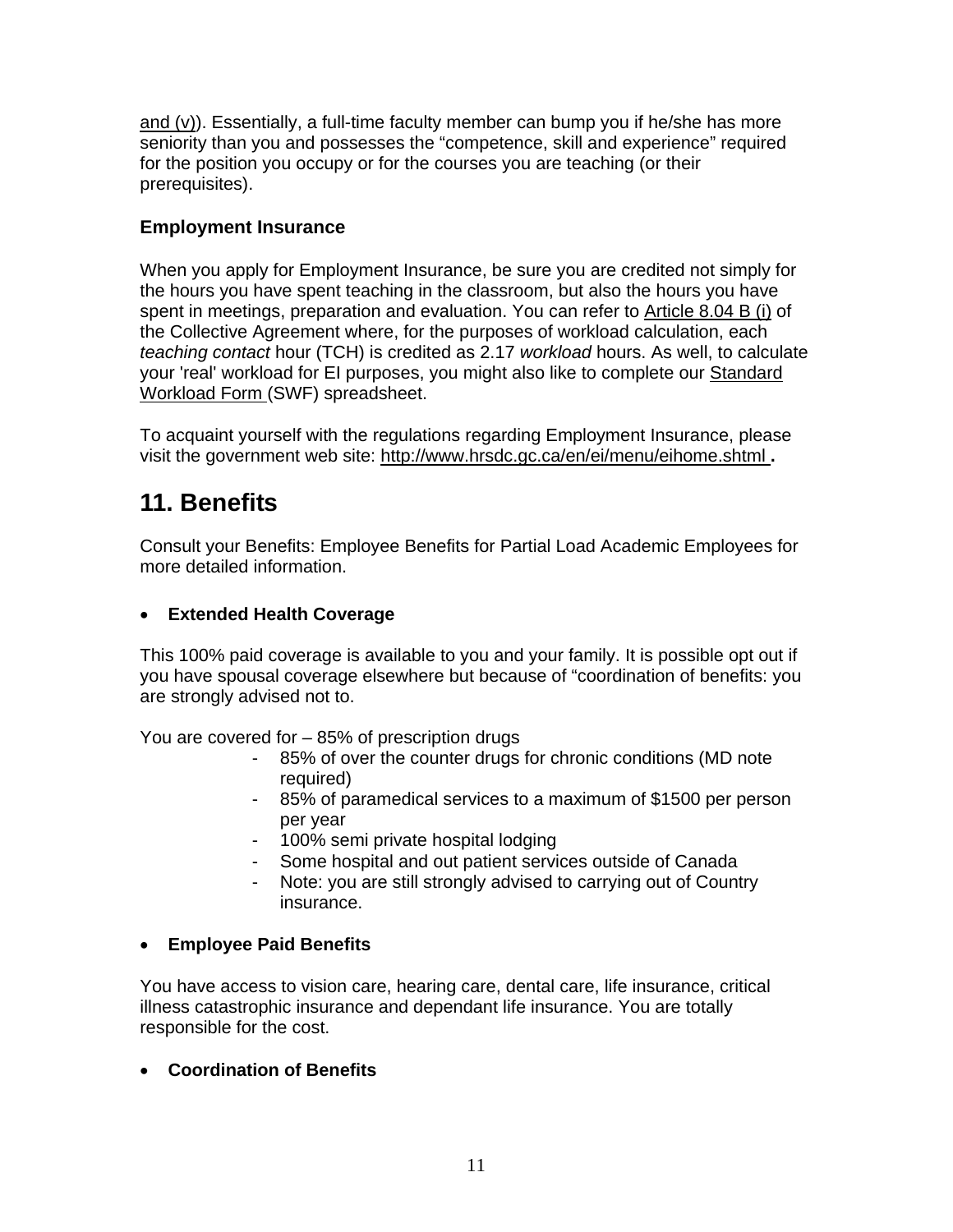Both Dental and Extended Health have a "coordination of benefits" provision that lets you use both your own and your spouse's coverage. Here's how it works. If your spouse's plan has no coordination of benefits provision, send your claims to them

first, then claim any leftover amount through SunLife. If your spouse's plan has coordination, then whoever had the claim, use that insurer first, then the other. For children's expenses, send first to the carrier who covers the parent with the earliest birthday in the year. If your birthday is in January and your spouse in February, then claims go to SunLife first and then the other carrier. This is just the way the insurance companies try to balance out.



### **Waiting periods & Bridging**

There is an initial waiting period for all benefit plans (see booklet), generally the first of the month following completion of one calendar month's employment, although the dental plan requires the completion of six months. However, if you are rehired on a partial-load contract within six months of the end of any previous contract, the waiting period is waived [\(Article 26.06 D\)](http://www.opseu.org/caat/caat_ac/ca.htm).

Moreover, partial-load faculty may continue to receive benefits *between* contracts with the proviso that they pay 100% of their premiums during this period ([Article](http://www.opseu.org/caat/caat_ac/ca.htm)  [26.06D](http://www.opseu.org/caat/caat_ac/ca.htm)). If you have previously enrolled.

#### **Need Help Understanding Your Benefits or Appealing a Denied Claim?**

If you need help, please contact your union office as well as the individual responsible for benefits at the college. In addition, the *Joint Insurance Committee*, a provincial body made up of representatives from the Council, the Union and SunLife, oversees the insurance plans and handles individual appeals. If you are denied a claim, let us know and we will assist you while respecting your confidentiality.

Any concern regarding an appeal or a benefit right can be addressed to the union representative on the *Joint Insurance Committee.* The union chair of this committee is [Jeff Arbus,](mailto:jeff_arbus@hotmail.com) and the other three members are (note to be determined at Divisional) and [Donna Mese.](mailto:happysinger1950@aol.com)

#### **Changing Benefit Coverage**

If your personal circumstances change, such as a change in martial status or you add or subtract a dependent you have 31 days to notify Human Resources. Similarly you should contact HR prior to a change in employment to discuss coverage.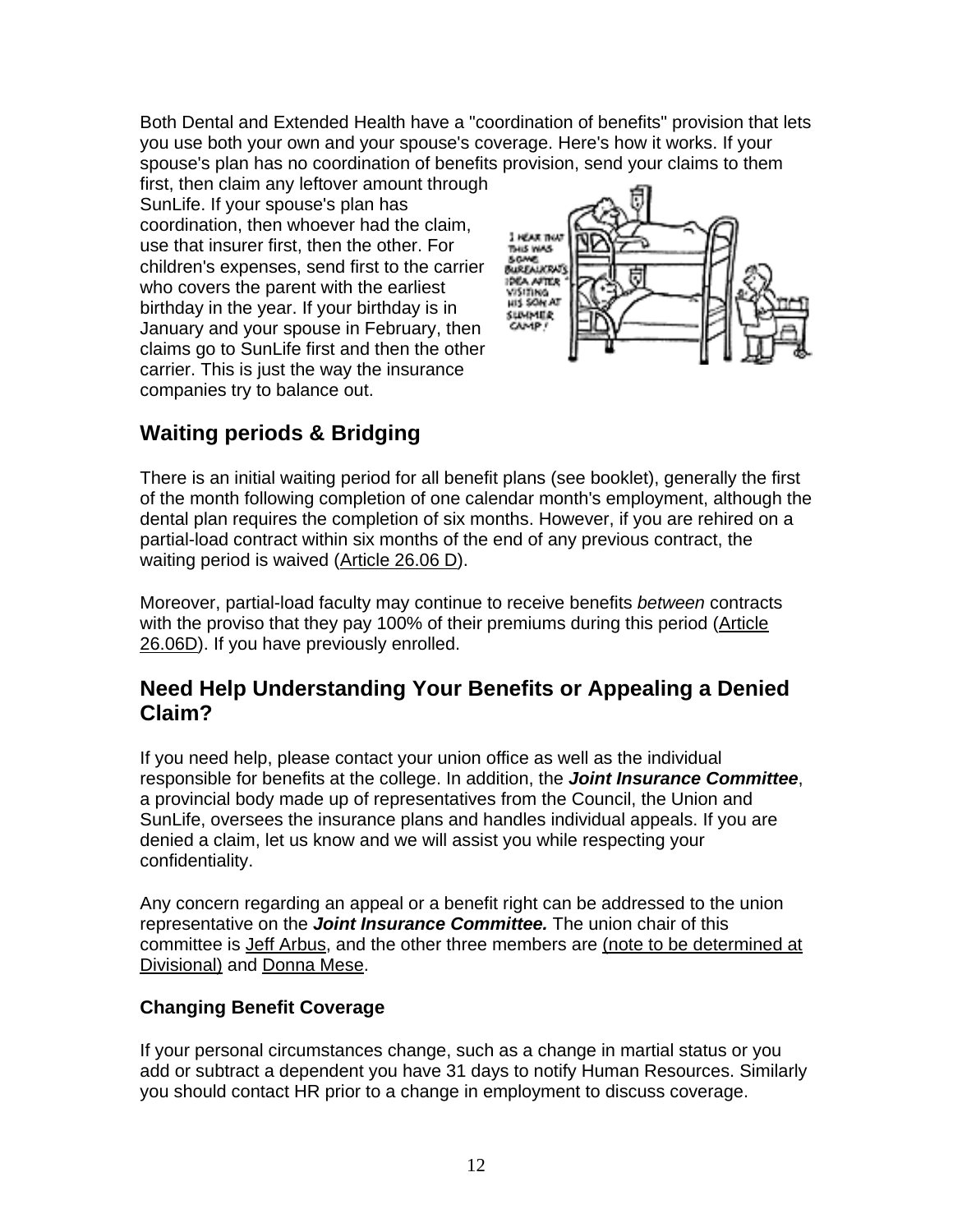<span id="page-13-0"></span>When you withdraw from the plan you have 90 days to submit all outstanding claims otherwise you have to the end of the calendar year following the year during which the claim was incurred if still enrolled.

#### **Survivor Benefits**

Provided that you have opted for coverage and you have dependents, they will qualify for 6 months of free coverage if you die or they may continue coverage beyond that at their own expense. For details, see page 12 of Your Benefits Booklet.

### **12. Pension**

As a partial-load faculty member, you can contribute to a pension plan for your retirement years. After 24 months of employment as a faculty member, *in any capacity, even with interruptions,* you will be invited to join the CAAT pension plan. For instance, if you were employed by the college in January, 2004, and worked part time hours during the next 24 months, you would be eligible to join the pension plan.

If you opt into the pension plan, you begin to make contributions, matched dollar for dollar by the employer. Once you have contributed to the plan for two years (in other words, four years after your initial hiring), your pension is "vested", and you are entitled to a pension.

The amount of the pension you will receive upon retirement is estimated every year in a statement from the CAAT Pension Plan. As you continue to teach and contribute to the plan, your annual retirement pension increases.

Should you terminate employment with the college, you can either leave your money in the pension plan if vested for use at pension time or take it with you — all 100% in a LIRA (locked-in retirement account).

### **13. Paid Sick Leave**

Partial-load employees are eligible for paid sick-leave. Your entitlement can be calculated on the basis of weekly teaching hours and the overall length of the contract. The table in [Article 26.08 B](http://www.opseu.org/caat/caat_ac/ca.htm) provides the details.

Sick leave credits are cumulative, and you can use the days banked in your account as needed, with certain restrictions. For instance, if you are re-hired within six months of the end of any contract or have a written contract for future employment, your sick-leave benefits will be bridged to the next employment period.

## **14. Paid Statutory Holidays**

You are entitled to pay for a statutory holiday if it falls on a day you would normally have worked and if you attend work on your regularly scheduled work days immediately prior to and following that statutory holiday. For instance, if you normally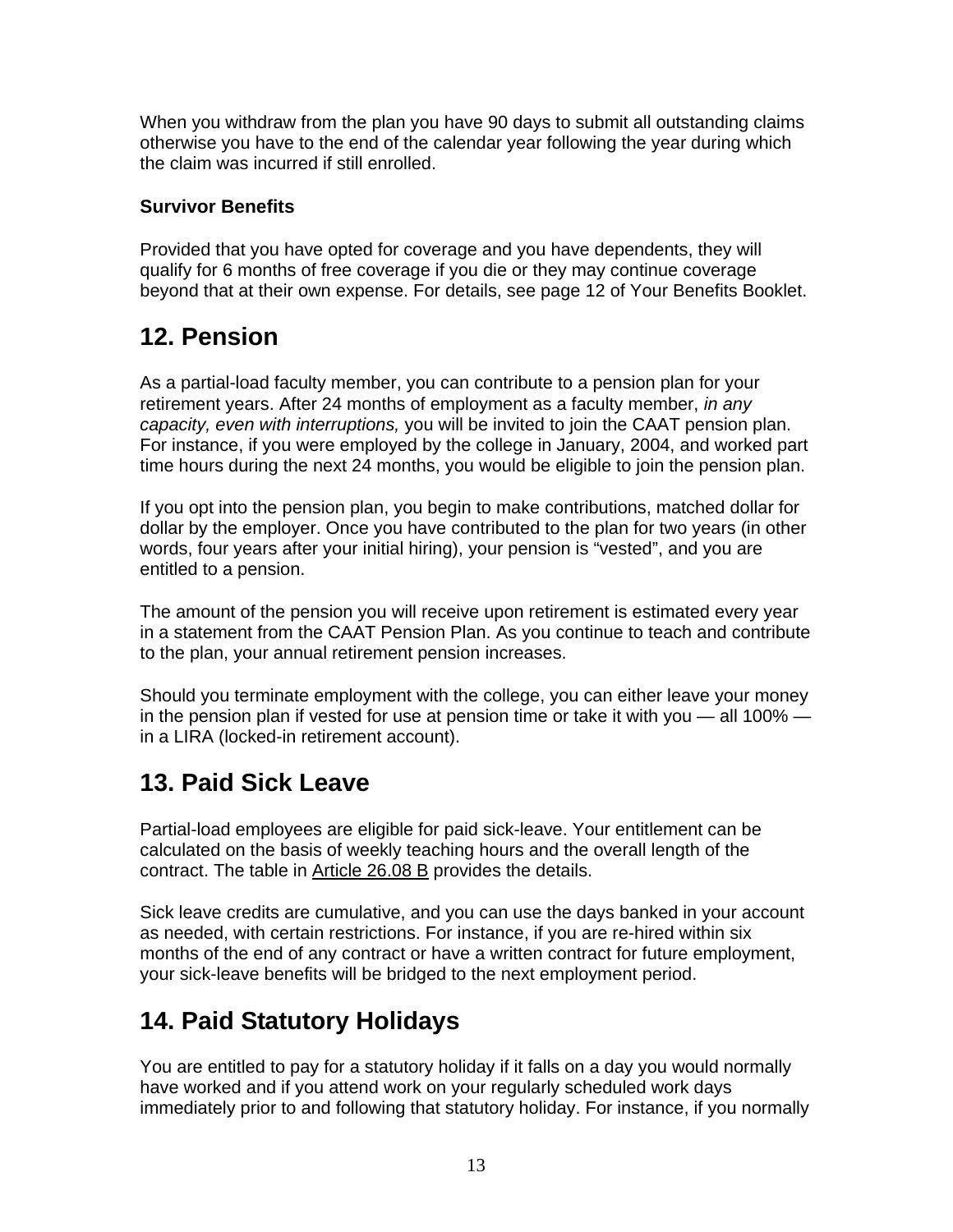<span id="page-14-0"></span>work on Monday, Wednesday, and Friday, you will be paid for the Good Friday holiday if you work the previous Wednesday and the following Monday.

### **15. Other Partial-Load Rights**

- **Tuition Subsidy** [\(Article 12](http://www.opseu.org/caat/caat_ac/ca.htm)): Partial-load employees have access to a Tuition Subsidy which permits faculty members to register in courses at their college for only \$20.
- **Leaves of Absence** [\(Article 21](http://www.opseu.org/caat/caat_ac/ca.htm)): Leaves of absence, both paid and unpaid, for personal, health, religious, and legal reasons are available to partial-load faculty. For instance, you will receive your regular pay if you are required to appear for or serve jury duty. As well, you can request leave with pay for religious reasons.
- **Pregnancy and Parental Leave** ([Article 22\)](http://www.opseu.org/caat/caat_ac/ca.htm): a Supplementary Unemployment Benefit Plan is available to partial-load employees who are eligible to receive Employment Insurance for pregnancy or parental leave.
- **Prepaid Leave** [\(Article 23\)](http://www.opseu.org/caat/caat_ac/ca.htm): Partial-load faculty can finance a leave by deferring regular salary for future use.
- [Article 26.07](http://www.opseu.org/caat/caat_ac/ca.htm) of the Collective Agreement provides details regarding participation, eligibility, waiting periods, and benefit levels for these rights.

### **16. Other Matter of Interest to You**

### *a) Job Description*

The Classification Plans at the back of your Collective Agreement contain the Class Definitions for Professors, Instructors, Counsellors, and Librarians. These set out in broad terms what you can be assigned to do. If you have a question about whether or not an assigned task falls within your jurisdiction or whether or not you can be made to teach a certain course or perform a particular function, contact your steward for assistance.

Generally, labour practice does not allow you to refuse a "bad" assignment. Do it and grieve. In most cases, refusal is limited to unsafe work or that which is contrary to the law. Bad judgment on the part of a supervisor is very rarely a good enough reason to refuse. It may be good enough to win a later grievance.

### *b) Personnel Records [Article 31]*

Performance appraisals must be shown to you and you must have an opportunity to respond before they can be placed in your personnel file. The Freedom of Information and Protection of Privacy Act requires employers to keep your personnel file in an orderly and accessible fashion. Do not disregard any negative comment that is being placed on your personnel record.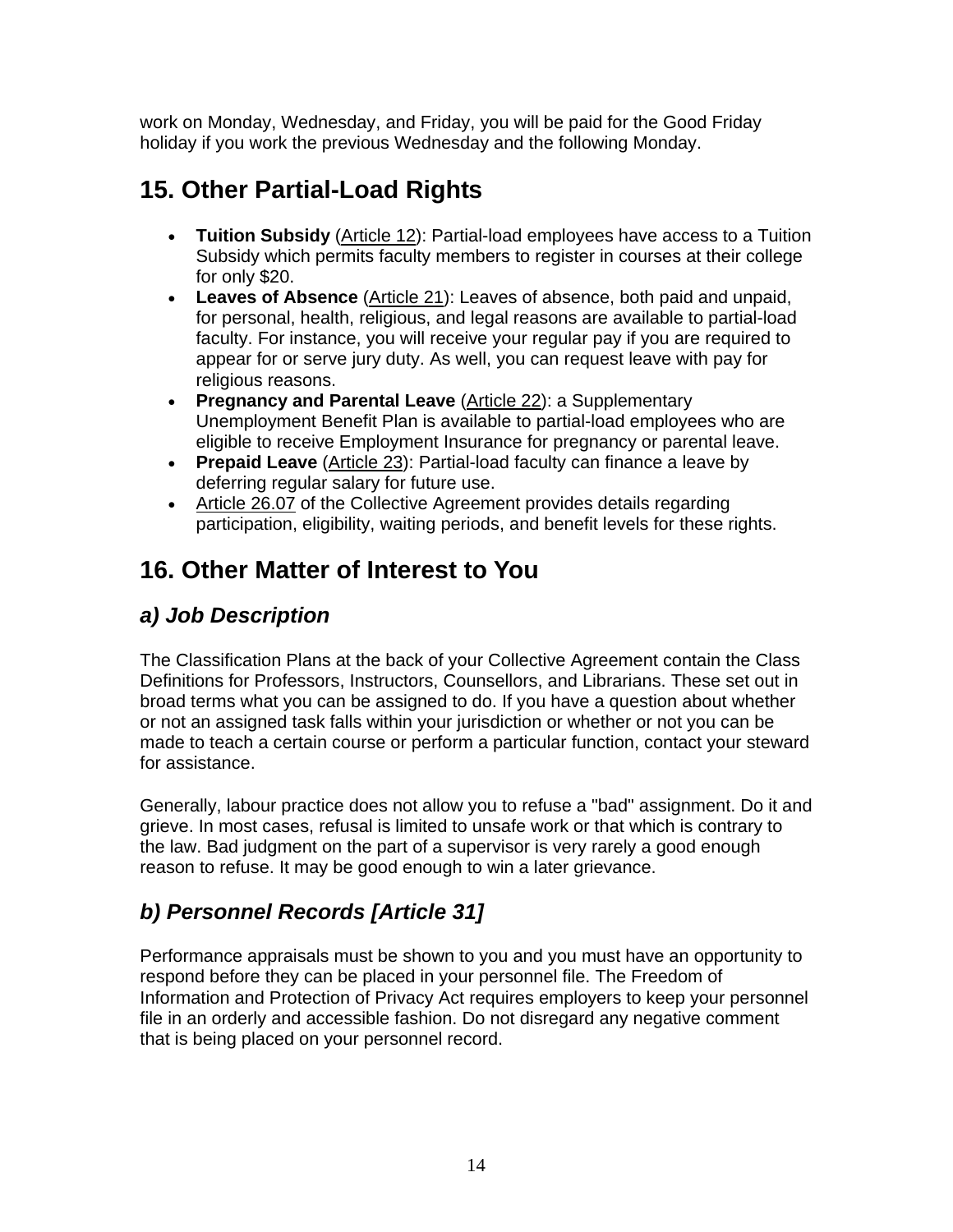### <span id="page-15-0"></span>*c) Discipline & Discharge*

The Collective Agreement says little about discharge and even less about discipline. In the case of discharge, the contract requires 90 days notice or payment in lieu. Discharge can be immediate where extreme circumstances warrant it. Partial Load teachers usually just find that their contract is not renewed.

Disciplinary notices to your personnel file have to be shown to you first.

Beyond those contract stipulations; there are general principles that all discipline must be progressive and corrective. The employer must not act in a manner that is arbitrary, discriminatory, or in bad faith. Ultimately, the grievance and arbitration process and even the courts decide if an employer has met those standards.

Discipline is always serious. Verbal warnings are the first step in progressive discipline, and the college has used them in that fashion. Do not ignore any act from your supervisor that could be construed, even later, as disciplinary. *Contact the Union Local for advice.*

If the college meets with you to issue a disciplinary notice including a verbal warning you are entitled to union representation at that meeting. This is strongly advised! Even though you might agree that some discipline is warranted because of some slip-up, the level of discipline may be out of line with accepted standards. Your Union can research this matter for you.

### *d) Grievances [Article 31]*

The grievance procedure is the accepted way that parties to a collective agreement have agreed to resolve differences and misunderstandings between them. One of the Union's primary tasks is to assist members where there might be a grievance.

Grievances arise from violations of, or differing interpretations of the Collective Agreement. In either case, whether deliberate circumvention of the Agreement or different readings, the grievance procedure provides the means of resolution.

#### **Types of Grievances:**

The Collective Agreement provides four types of grievances. *Individua*l grievances arise where the individual has been affected by the violation. Where several members are affected by the same set of circumstances, a *group* grievance could be filed. Thirdly, a *Union grievance* can be used when the college has adopted a general policy or practice that violates the rights of all members. There are several restrictions on Union grievances that limit their usefulness. There is a



general principle in our Agreement that individual and group grievances should take precedence and should be filed. In that regard, individual grievances are the most